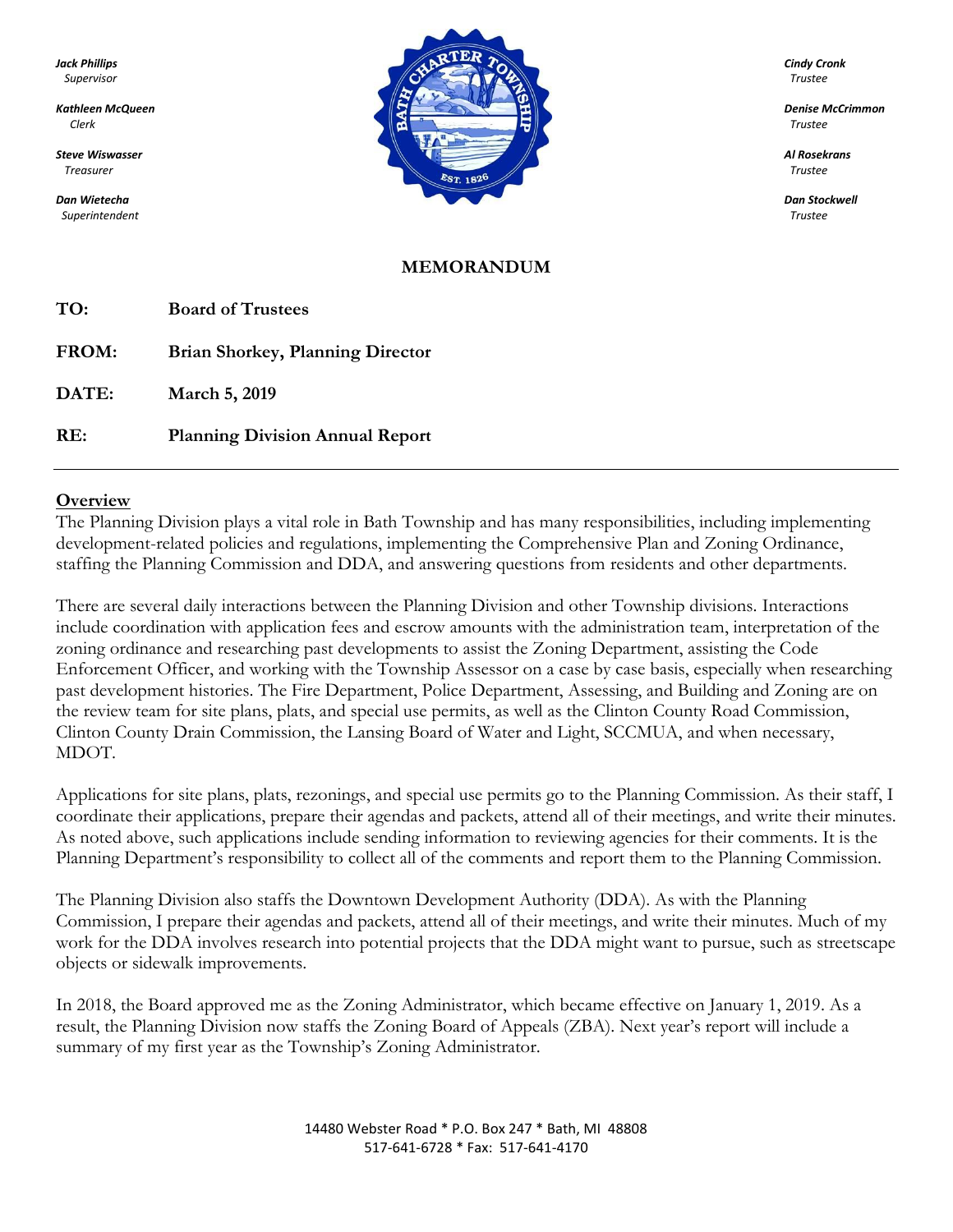The Planning Division researches issues for residents, agencies, and divisions on a day-to-day basis. We get asked several questions about historic projects by both the public and by other agencies and township departments. As a result, we spend time researching the historic files several times every week.

## **Accomplishments**

I have divided this section up into three sections. Division accomplishments are more general and apply to the general Township while Planning Commission and DDA accomplishments are specific to my position as their staff.

# **1. Division**

This section of the report provides information about projects that the Planning Division worked on that were outside the duties of Planning Commission and DDA Staff.

TCRPC Participation. Bath Charter Township lies within the Tri-County Regional Planning Commission (TCRPC). The TCRPC is the pass through agency for transportation funding in the tri-county region. I have participated with TCRPC and officially represented the Township at the monthly of Capital Area Regional Transportation Study (CARTS) Technical Committee meeting. In 2019, I also participated with the TCRPC as a member of the Regional Non-Motorized Plan Advisory Working Group.

Mid-MEAC. Planning Staff has been a regular attendee at the monthly Land Use lunch at the Mid-Michigan Environmental Action Council (Mid-MEAC). This includes a one-hour presentation on a land use topic and networking with other professionals in the area.

Zoning Administrator. In 2018, the Board approved me as the Zoning Administrator. That approval became effective on January 1, 2019. Next year's report will include a summary of my first year as the Township's Zoning Administrator.

Upper Looking Glass Watershed. Staff worked with the Upper Looking Glass watershed committee that was updating the Upper Looking Glass Watershed Plan. Staff attended the Watershed Day of Review on May 2, 2018 and provided comments on the final draft of the Plan, which was then forwarded to the state.

Census 2020. The Census Bureau is preparing for the 2020 Census and they reached out to the Township for assistance in updating their GIS. I attended training on January 31, 2018 at the TCRPC offices and later received the digital data from the Census office in Chicago. I successfully updated the road data for the Census.

Trainings. In 2019, attended the following:

- On January 12, 2018, I attended the Emerging Planning Professionals event organized by the Michigan Association of Planning. After touring the Lugnut Stadium area, we returned for discussion sessions. This event was notable because I was asked to attend as a discussion facilitator.
- On April 20, 2018, I attended a bus trip to Detroit sponsored by the Clinton County Economic Alliance (CCEA). The trip included a visit to a business incubator and an office for a company that constructs buildings from storage units.
- I attended the 2018 Michigan Planning Conference on September 20-22, 2018. The conference was held in Grand Rapids and in conjunction with the Michigan Municipal League. Brad Doane, my Planning Assistant, also attended this conference, although under the auspices of MSU.
- I attended the Creative Placemaking Summit on October 4, 2018 at the Lansing Center. This is an annual event held by the Arts Council of Greater Lansing and included discussions about creative public engagement, delivery of the Greater Lansing Cultural Economic Development Plan, and placemaking.

#### **2. Planning Commission**

The Michigan Planning Enabling Act (2006) requires the Planning Commission to make an annual report to the Board. This section satisfies that requirement.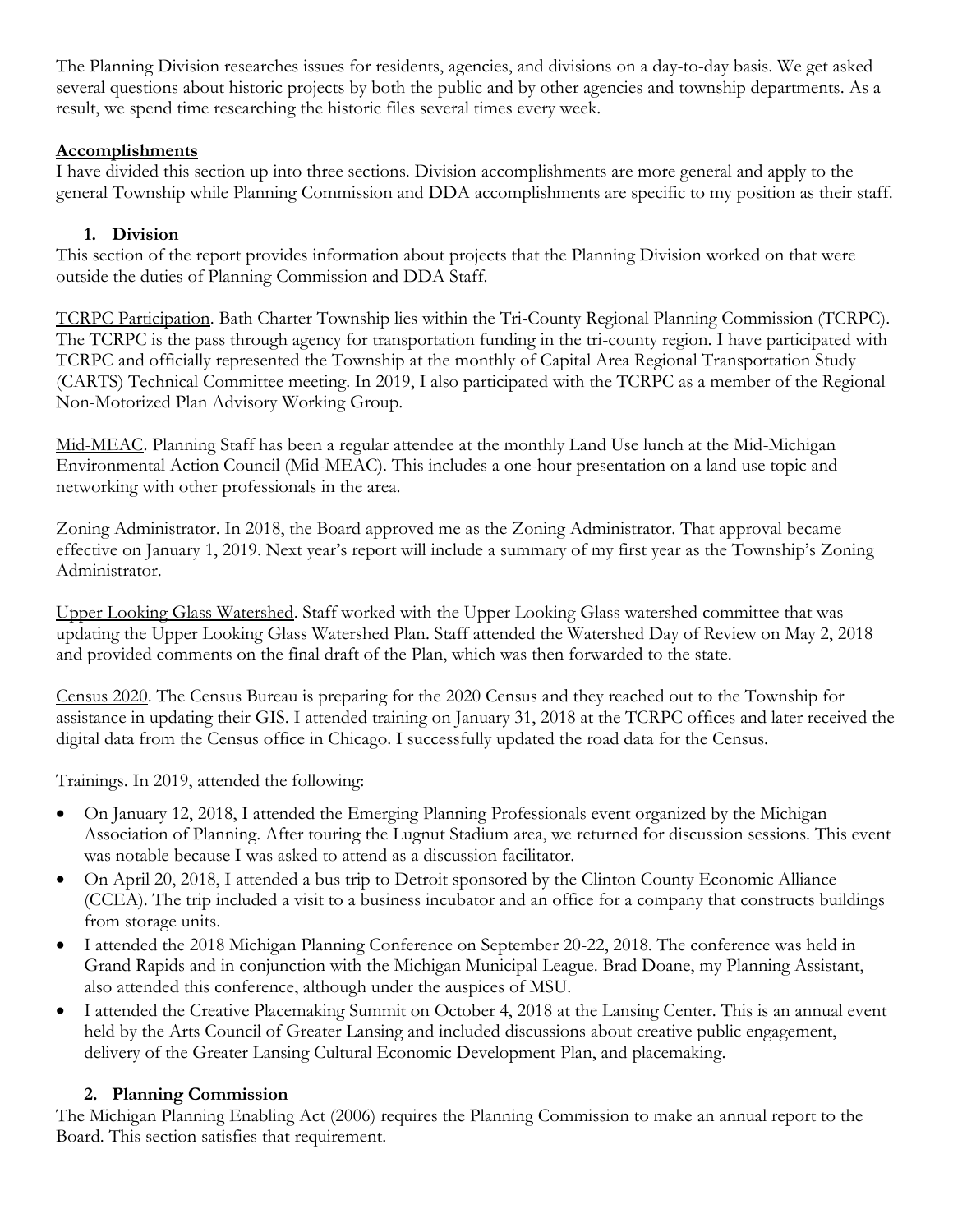The Planning Commission decreased activity in 2018 compared to 2017. A total of 21 meetings were held, having met twice every month except June, August, and December. This matched the total meetings within 2017.

The Planning Commission heard the following:

- $\bullet$  2 plats (2 in 2017)
	- o Hidden Valley Phase II and III Preliminary and Final
	- o Whitehills Woods North #5 Preliminary
- $\bullet$  5 site plans (8 in 2017)
	- o Bonnie Meadows PUD
	- o Timber Ridge Assisted Living 2
	- o Hosford Brothers Concrete Amendment
	- o Summit Contracting Amendment
	- o Noca Lofts
- 4 special use permits (6 in 2017)
	- o Bonnie Meadows PUD
	- o Timber Ridge Assisted Living 2
	- o Kwilinski Horse
	- o Bengel Wildlife Center Amended Conditions
- 1 rezoning (1 in 2017)
	- o Fata Multi-Family (Withdrawn)
- 1 text amendment to the Zoning Ordinance (7 in 2017) o Rural Land Use (Sec. 5.02)
- 2018-2023 Capital Improvement Plan (CIP)

In addition to the statutory required projects, the Planning Commission also worked on the following:

2018-2023 Capital Improvement Plan. The Planning Commission is responsible for updating the CIP every year. After the 2017 CIP update, the Planning Commission decided that the process needed to be updated so that the CIP more accurately reflected the financial picture of the Township. As a result, there were 23 projects in the 2018 CIP, compared to 2 in the 2017 CIP.

Old M-78/Marsh Road. The Michigan Department of Transportation (MDOT) is reconstructing the intersection at Old M-78 and Marsh Road this year. The Planning Commission expressed concerns about the project and asked MDOT staff to attend meetings to discuss their issues. This included the meeting on July 10, 2018, when the Planning Commission hosted MDOT's public information meeting. This was the most attended Planning Commission meeting in 2018.

Medical and Recreational Marihuana. The Planning Commission was asked to study whether or not the Township's residents want the Board to approve the new medical marihuana regulations and opt in. A survey went live on February 27, 2018 and was supported by a mobile workshop which Staff presented to residents. The mobile workshop was prepared and presented to public groups on February 7, 2018 and March 28, 2018.

The work was getting compiled when the state voted to approve recreational marihuana in November. Since that time, wrote a report for the Planning Commission with recommendations for both medical and recreational marihuana. That report will be presented to the Board when it is complete with recommendations about how to proceed.

Comprehensive Plan Update. The Planning Commission began discussing the Comprehensive Plan update toward the end of 2018. The update was officially kicked off on January 29, 2019. Letters of intent to plan were sent out to the surrounding communities on February 19, 2019.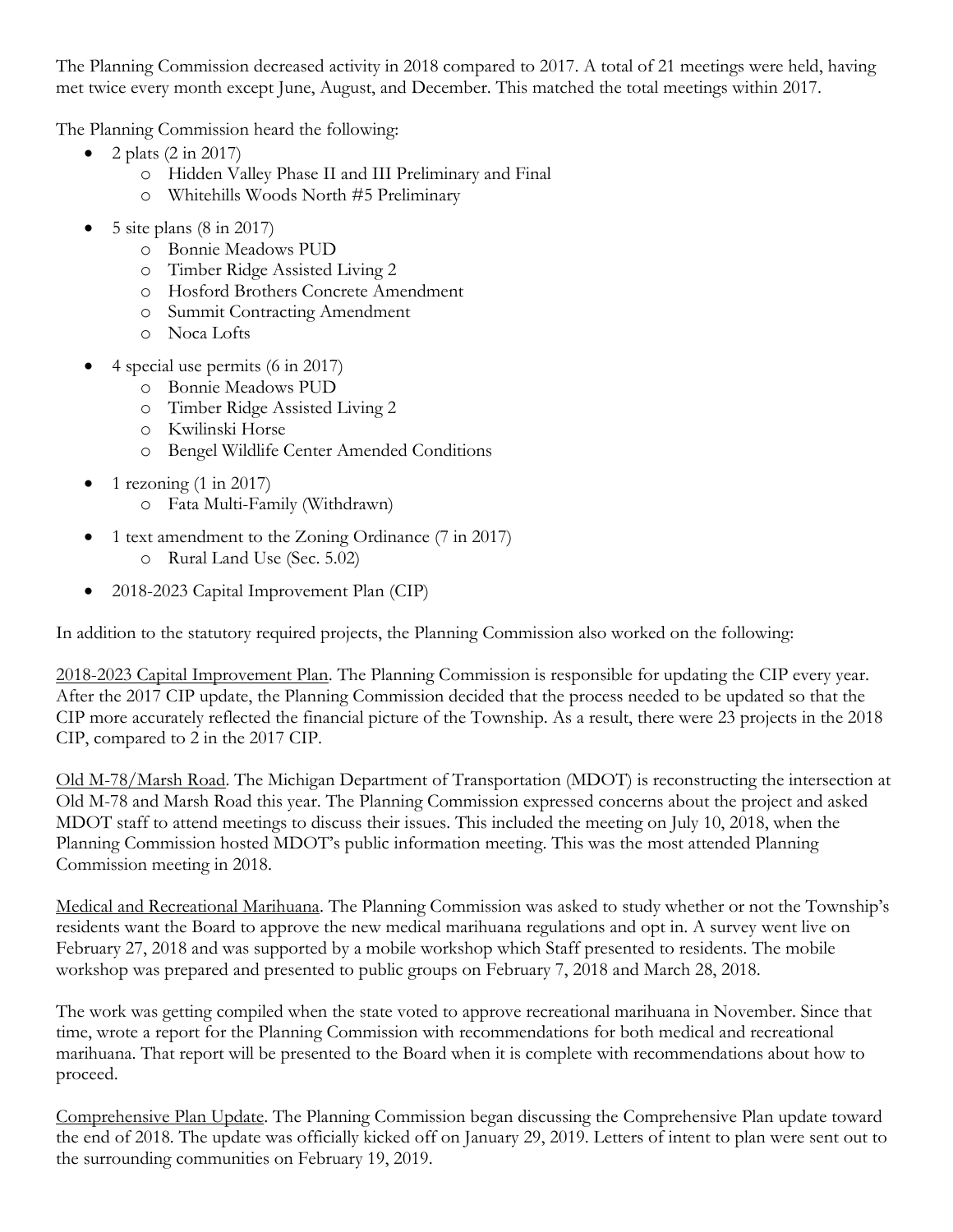## **3. DDA**

The DDA was more active in 2018 compared to 2017 and the annual report reflects this increased activity. This was in part to the fact that their revenue formula was recalculated and that their income was increased and approximately five times higher than expected. This increase in revenue allowed the DDA to increase their potential projects, which in turn was reflected in the 2018 CIP. The DDA accomplished the following in 2018:

Main Street Cleanup. The DDA hosted the second annual Main Street sidewalk cleanup on July 28, 2018. Several volunteers attended to clean the sidewalks, as well as to remove dead trees over sidewalks, in preparation of Bath Days.

Bath Days. The DDA participated in the annual Bath Days.

Truck or Treat. The DDA participated in the Trunk or Treat. This was attended by several hundred children and the DDA gave out over 500 pieces of candy.

Holiday Lighting. The DDA hosted the third annual Holiday Lighting event at Four Corners. The lights were installed and activated courtesy of Wisner Electric. The afterglow was held in the Bath Library and Eggleston Gallery immediately after the lighting.

Community Garden. On June 21, 2018, the DDA approved contributing to the Community Garden so that a tool shed could be built.

Main Street Improvements. On June 28, 2018, the DDA approved a bid and paid for sealcoating and restriping the parking areas on Main Street. This was done in conjunction with the Road Commission's Main Street resurfacing project.

Couzens Park. The DDA is planning a beautification project in Couzens Park. This multi-year project will begin in 2019 with the installation of lilac trees in Couzens Park along Main Street and the northeastern property line. Later in 2019, the DDA intends to beautify the historic cupola area in Couzens Park, which includes lifting the historic cupola off the ground and installing benches and wrought iron fencing. The beautification project is the result of the Couzens Park Subcommittee, which the DDA created.

DDA Entry Signs. The DDA discussed entry signs several times in 2018 before finally approving them on October 18<sup>th</sup>. The five signs will be installed on Webster Road, Drumheller Road, and Clark Road in the spring of 2019 courtesy of the CCRC.

Main Street Plan. In 2017, the DDA began working on a Main Street Plan. This project was put on hold while the DDA looked into Couzens Park. Now that there is consensus on improvements in Couzens Park, the DDA will be taking up the Main Street Plan again in 2019. While this is intended to be a standalone document, it should be included in the updated Comprehensive Plan when it is complete since it will make recommendations for land uses and beautification of the downtown Bath area.

#### **Future Departmental Goals**

The Planning Division will continue staffing the Planning Commission and DDA.

The Planning Commission has the following 2019 goals:

- Study whether or not the Township should engage with the state's new recreational marihuana regulations
- Complete the 2019-2024 CIP
- Initiate the 2019 Comprehensive Plan update
- Begin researching Township internet access
- Draft a Landscaping ordinance for non- residential developments